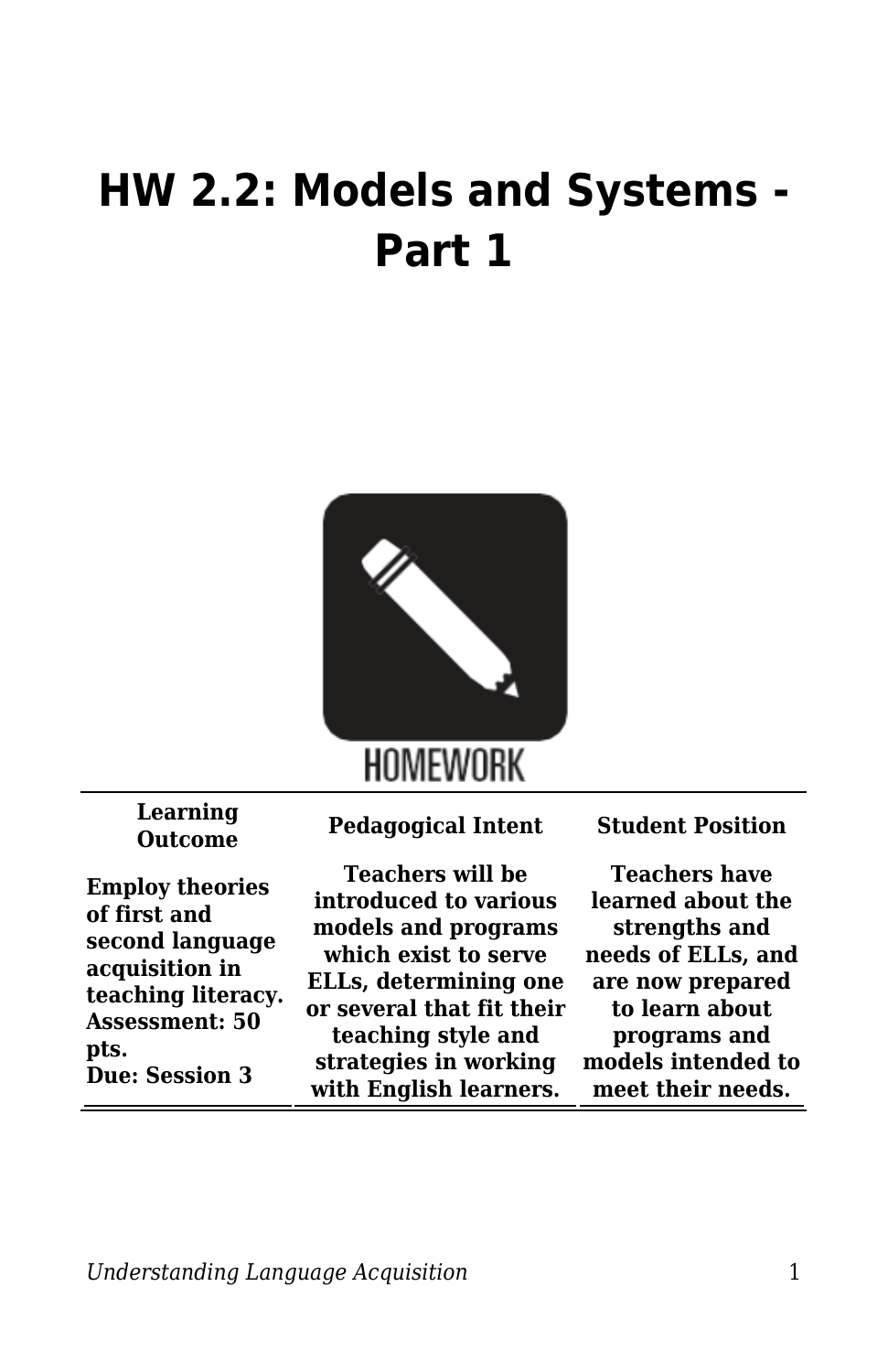## **Instructions**

- 1. Read Wright Chapter 5.
- 2. Identify the models/programs introduced in the chapter, and write a 1-2 sentence summary of each.
- 3. Select the model that you would choose to have implemented at your school if resources were unlimited and then explain why you would choose this model?
- 4. Identify the model/program that you feel most closely describes the model/program currently implemented in your school setting. Why do you feel this has been selected? Why or why do you not feel it is the best choice for your school setting?
- 5. Type your responses from above in a one-page document, to be submitted during session 3.



Eckton, B, Raty, M., Allman, B., Teemant, A., & Pinnegar,

*Understanding Language Acquisition* 2